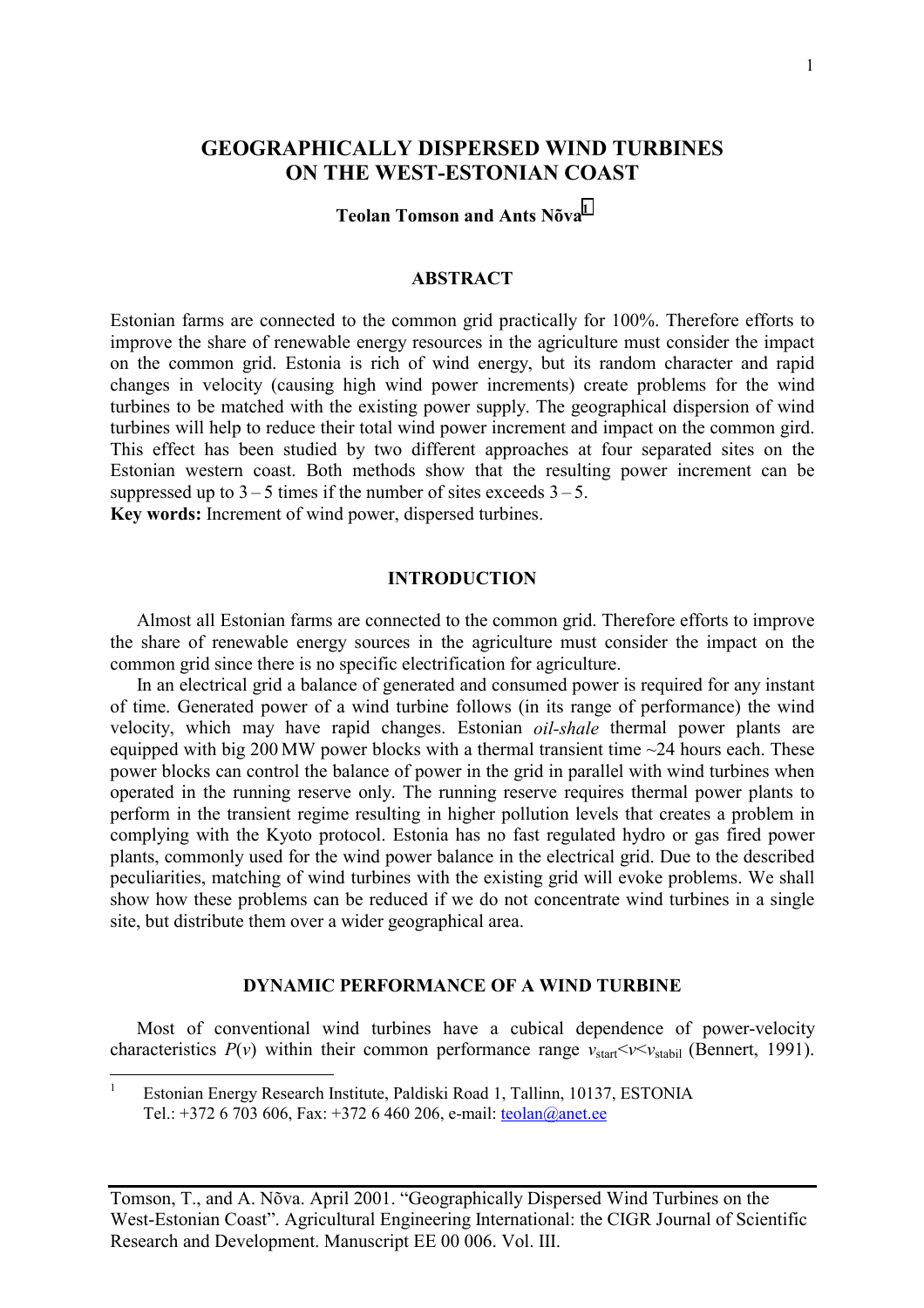Usually the start-up velocity is  $v_{start} = 4 \text{ m s}^{-1}$  and the velocity of output power stabilization  $v_{stab} = 12$  m s<sup>-1</sup>. Accordingly, the instant value of the wind power  $P(h)$  can be calculated

$$
P(h) = P_{\text{rated}} \cdot (\nu(h) - \nu_{\text{start}})^3 / (\nu_{\text{stab}} - \nu_{\text{start}})^3,
$$
\n(1)

where wind velocity  $v(h)$  is actually a (mostly) random process.

If  $v(h) < v_{\text{start}}$ , then  $P(h) = 0$  and if  $v(h)$ > $v_{\text{stab}}$ , then  $P(h)$  =1.

It is expedient to analyze the performance of a wind turbine in relative units  $P^* = P(h)/P_{\text{rated}}$ . In this case

$$
P^*(h) = 1 \cdot (\nu(h) - \nu_{\text{start}})^3 / (\nu_{\text{stab}} - \nu_{\text{start}})^3). \tag{2}
$$

For any change in the wind velocity ∆*v* within the performance range *v*start<*v*<*v*stabil an unequal change of wind power ∆*P* corresponds. Due to the said characteristic, the changes of wind velocity (increments) are damped for low (and very high) average values of wind velocity, but amplified when the average value of wind lies in a range  $8 < v < 10 \text{ m s}^{-1}$ (approximately). Figure 1 shows this behavior for two equal wind velocity increments  $\Delta v_2 = \Delta v_1$  at different average values. We can see that the corresponding wind power increments  $\Delta P^*_{2} > \Delta P^*_{1}$  are not equal to the said wind velocity increments and any (high) power increment influences the performance of electrical grid. Low wind power increments have no meaning.

Tomson, T., and A. Nõva. April 2001. "Geographically Dispersed Wind Turbines on the West-Estonian Coast". Agricultural Engineering International: the CIGR Journal of Scientific Research and Development. Manuscript EE 00 006. Vol. III.

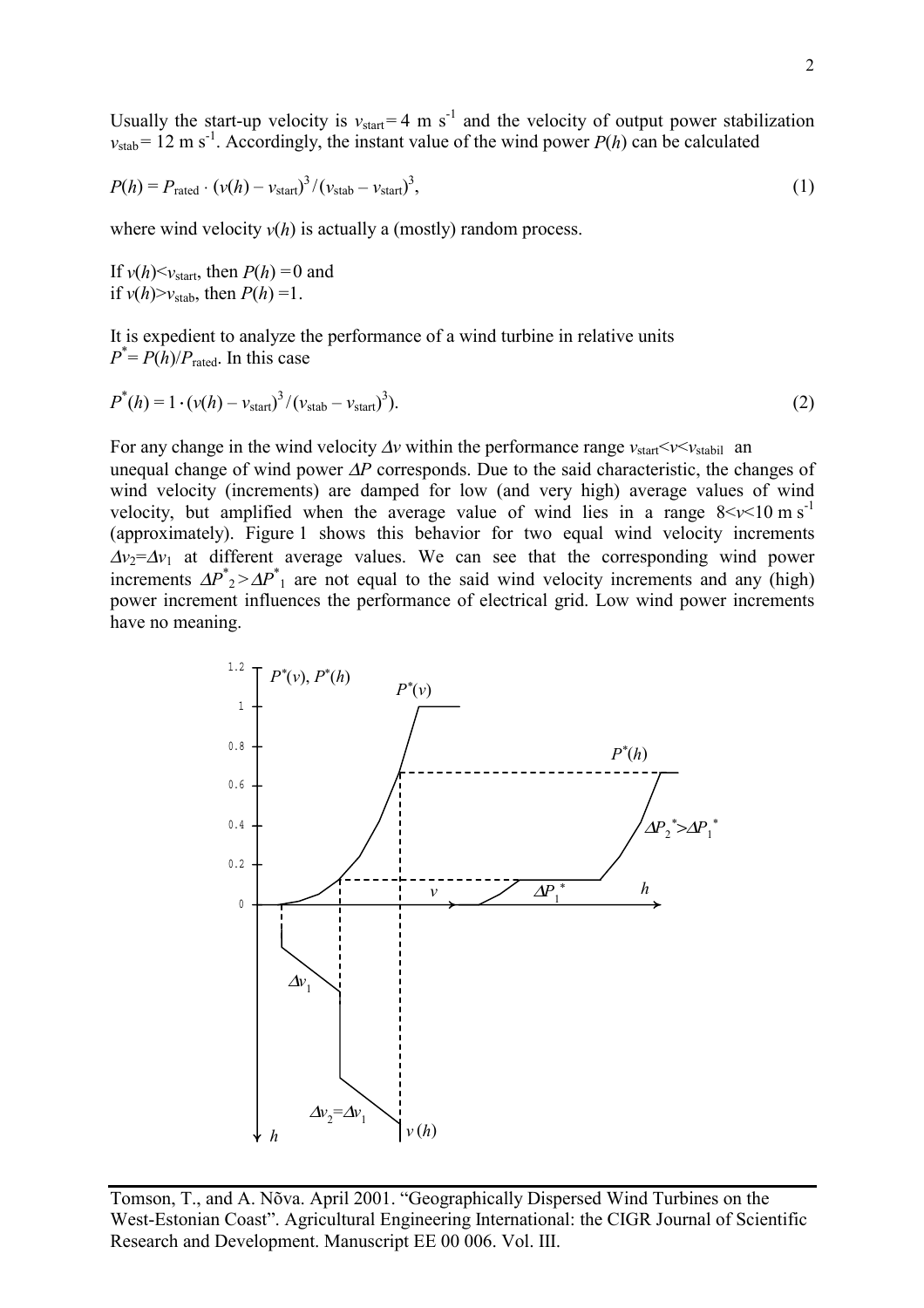Figure 1. Equal wind velocity increments are transformed into unequal power increments at different average values of wind velocity

Also, the relative power increment  $\Delta P^*$  for an instant time *h* and time-step  $\Delta h$  can be determined for the *j*-th turbine as

$$
\Delta P_j^*(h) = P_j^*(h + \Delta h/2) - P_j^*(h - \Delta h/2). \tag{3}
$$

Here we consider that in the group up to  $n = \sum j$  turbines may perform in parallel. For a fixed group of *n* equal turbines their increment is defined

$$
\Delta P^*_{\mathcal{Z}}(h) = \Sigma \Delta P_j^*(h)/n. \tag{4}
$$

If the wind velocity changes should happen synchronously,  $\Delta P^*_{\Sigma}(h) = \Delta P_i^*(h)$  no effect can be observed, but in fact the wind fronts are time shifted (Bernow et al, 1994) and therefore  $\Delta P^*_{\mathcal{Z}}(h) \leq \Delta P^*_{j}(h)$  in most cases. We shall illustrate a real wind front delay in the Estonian Monsoon Archipelago in figure 2 (Tomson and Hansen, 2000) for the sites Harilaid "H" and Tahkuna "THK" (with real wind turbine performance) with the distance of 35 km between them (fig. 3).



Figure 2. The delayed wind velocity fronts at the Harilaid and Tahkuna sites

Below we shall consider the time-step for the increment definition ∆*h* = 1 h (one hour) like (Durstewitz et al., 1997).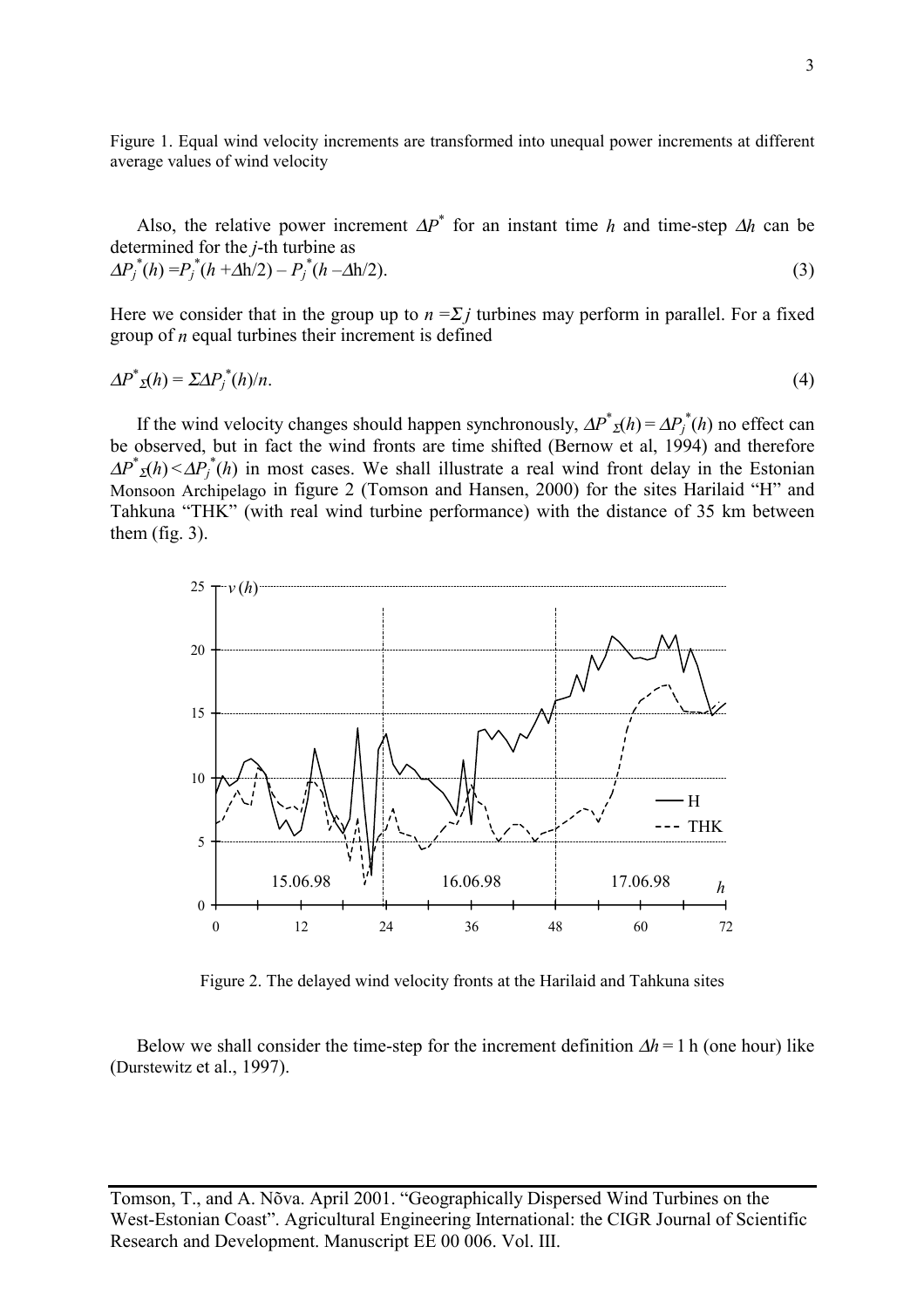### **THE SYNCHRONIZED DATABASES**

To be sure of the possibility to reduce the total power increment for a geographically distributed wind turbine group, a preliminary investigation was made. The synchronized wind velocity  $v(h)$  databases with the monitoring interval of 0.5 h on the Harilaid islet and in the coastal airports of Tallinn, Pärnu and Kuressaare were investigated in the period of 1 Aug. – 31 Dec., 1998. The average distance in this group is  $\sim$ 110 km and Harilaid is in fact an offshore site where the wind resource is prevailingly higher than in other locations.

We can assume that in each location a similar wind turbine with the equal specific capacity (1 kW or 1 MW etc.) is installed.



Figure 3. Synchronously investigated sites on the Estonian western coast

#### **METHODS FOR THE POSITIVE EFFECT EVALUATION**

Authors see two possible approaches here.

1. The first approach is to compare the values and order of occurrence of big power gradients. Based on databases of velocities, the power gradients  $\Delta P^*$  for each location and the total group were calculated by the following formulas.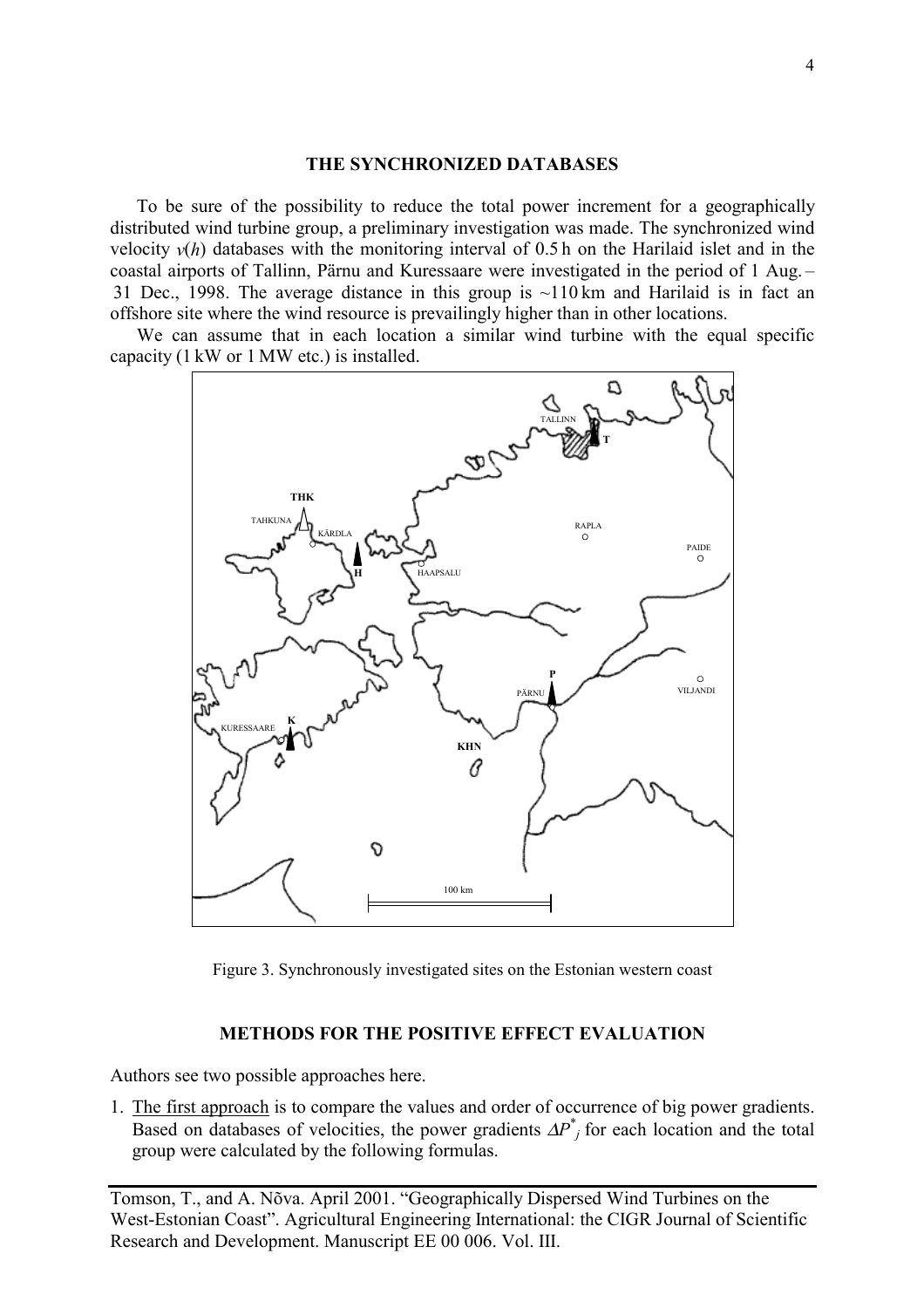For a single *j*-d wind turbine, its power increment is calculated with (2) and (3).

For the group of turbines, the power increment is calculated differently from (4) due to varied number of turbines *n*=var in the group.

$$
\Delta P^*_{\Sigma} = P^*_{\Sigma}(h + \Delta_h/2) - P^*_{\Sigma}(h - \Delta_h/2), \text{ where}
$$
\n
$$
P^*_{\Sigma} = \Sigma P_j / \Sigma j(h).
$$
\n(6)

It means that  $P^*$ <sub>Σ</sub> depends on the status of the system, i.e. how many wind turbines are in operation at the said instant of time and we cannot estimate  $\Delta P^*$ <sub>Σ</sub> for any marginal instant when the status of the system is changing. The lack of data (Kuressaare for the night time) is considered as "wind turbine not operating".

The investigation shows that positive and negative wind velocity and power increments have practically equal (average) values and distribution principles (fig. 4). These diagrams are based on the time-series at the Harilaid site from Aug. 1, till Dec. 31, 1998 (22,025 observations).  $\Phi(\Delta P^*)$  and  $\Phi(\Delta v)$  are the frequencies of occurrence (relative share in %) of the corresponding variables. The numbers on the x-axis are medians of the corresponding intervals. Example: " $0.65$ " means  $0.6 \le AP^* \le 0.7$  and  $6 \le \Delta v \le 7$  m s<sup>-1</sup>. Due to the said symmetry, it is feasible to analyze the absolute values of increments (as their impact on the grid is equal also).



Figure 4. Share of relative power and wind velocity increments at the Harilaid site 1.08 –31.12.98

Figure 5 shows the first ten highest *k* increments  $\Delta P^*$  (at the synchronized time instant). In this figure we use the following symbols for the site indexes " $j$ ": H – Harilaid, K – Kuressaare, P – Pärnu, T – Tallinn and S – the whole group of them  $(n=4)$ . The distribution

Tomson, T., and A. Nõva. April 2001. "Geographically Dispersed Wind Turbines on the West-Estonian Coast". Agricultural Engineering International: the CIGR Journal of Scientific Research and Development. Manuscript EE 00 006. Vol. III.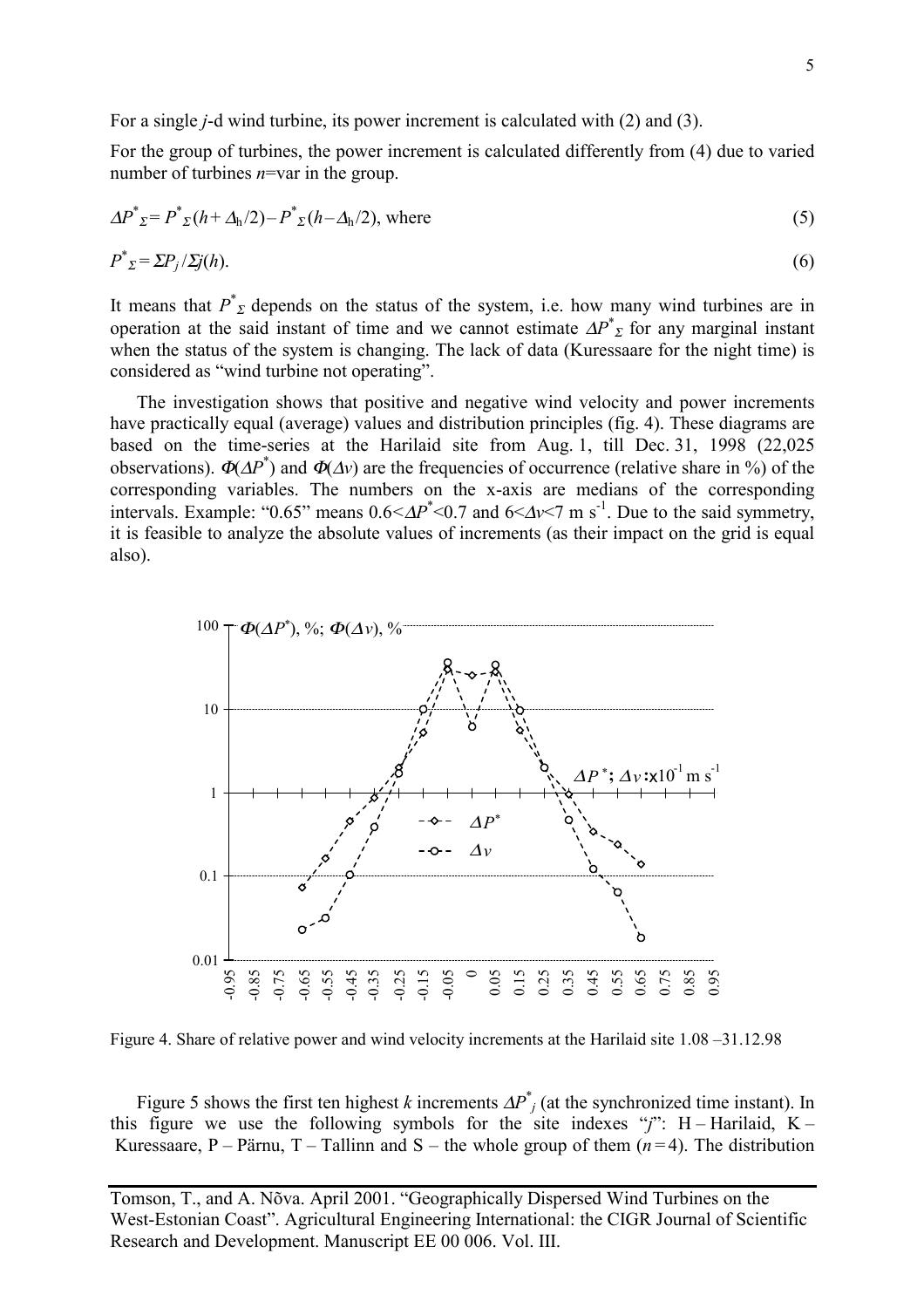order for a reduced group (three or two sites  $n<4$ ) is similar, but not equal. We can see that for any possible *k*,  $\Delta P^*$ <sub>Σ</sub> < Min( $\Delta P^*$ ), *j*∈{ H, K, P, T}. is always valid Reduction of high increment in a group has been proved by such a method, but we cannot measure it.

2. The second approach is to calculate the power increment suppression coefficient, which allows to evaluate the effect of the group mode performance:

 $k_{\Delta} = \Delta P^* \sqrt{\Delta X} (\Delta P^*)$  where

Max  $(\Delta P^*)$  is the highest single increment in the group at the current instant of time. It is feasible to compare the group just with the maximum in the group, because concentrated wind electricity generation involves always emergence of a natural increment being one among others in the group.

From  $\{\Delta P^*\}_\text{j}$  we shall group the synchronized data according to the status of the system  $({\{\Sigma j(h)=2\}, {\{\Sigma j(h)=3\}} \text{ and } {\{\Sigma j(h)=4\}}).$  In each data group we shall select the synchronized data {Max  $\Delta P^*$ } by their descending value and calculate  $k_{\Delta}$  for the first 100 higher values since the low values of  $\Delta P^*$  can be neglected (no problem with them). The calculated average values (for the first 100) in Fig. 6 show that the increment suppression coefficient depends on the number of the units in the group of turbines  $\Sigma j$ . It is not necessary to use a big number of dissipated turbines  $\Sigma j$  > (4…6) since the effect of reducing  $k_{\Delta}$  decreases gradually.



Figure 5. First ten highest synchronous increments for each single turbine and the group of turbines S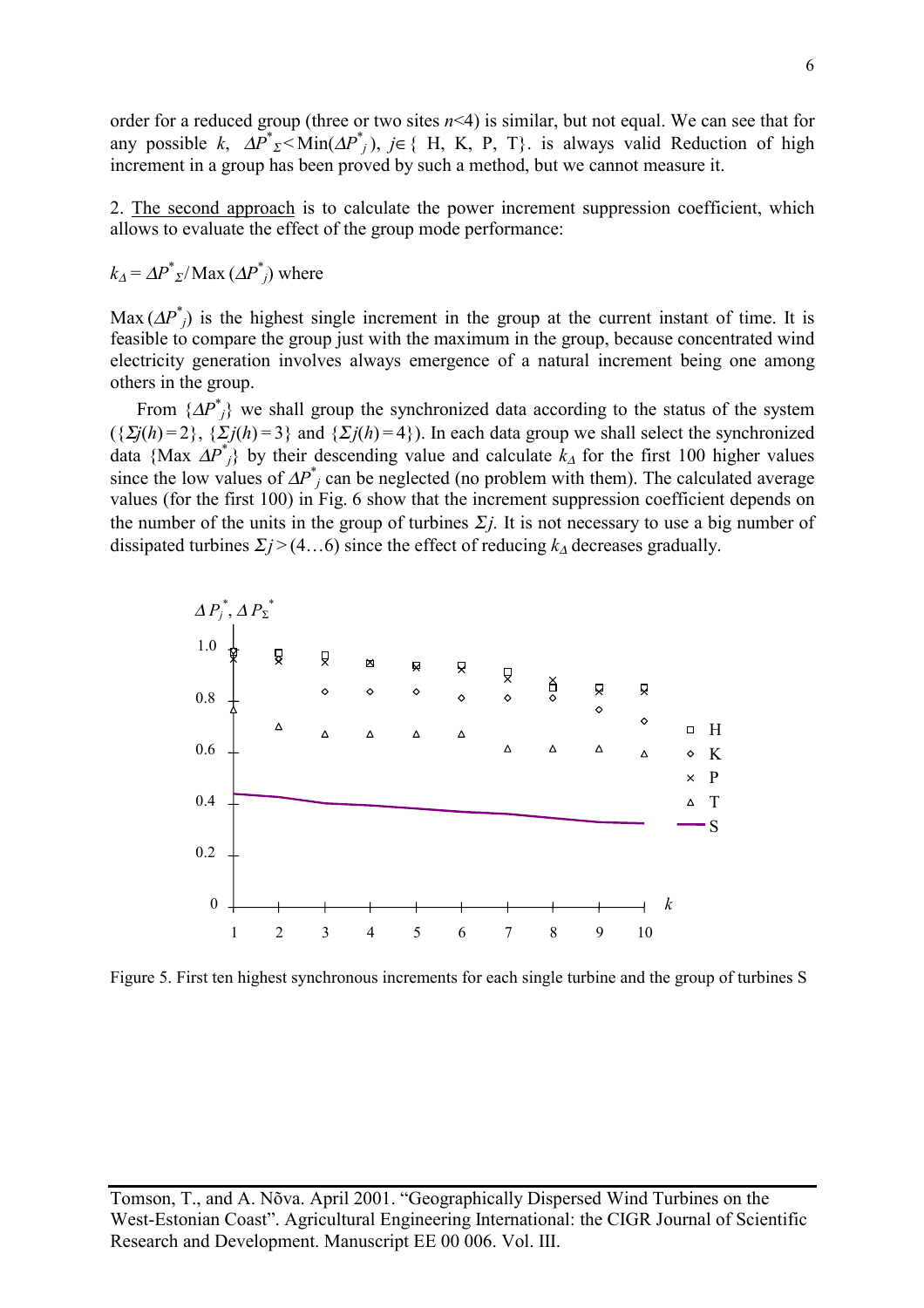

Figure 6. Coefficient of the power increment suppression as a function of the number of turbines in the group  $n = \sum j$ 

## **FREQUENCY OF HIGH POWER INCREMENTS OCCURRENCE FOR A GROUP OF DISPERSED TURBINES**

Database of the calculated  $\Delta P^*$  allows to calculate the frequency of their occurrence  $\Phi(\Delta P^*)$ . Under the frequency of occurrence  $\Phi(\Delta P^*)$  we mean the share (relative number in %) of increments for their different range

 ${0 < \Delta P^* < 10\% }/{\forall {\{\Delta P^*}\},$  ${10\%<\!\!\Delta P^*<\!\!20\%}/\forall {\{\Delta P^*\}}$  and so on.

The frequency of occurrence  $\Phi(\Delta P^*)$  can be assessed for a single turbine or for the whole ( $n$ =var) group. Figure 7 shows that for the group with the number of turbines " $S = 3$ " and " $S = 4$ ", the frequency of occurrence is practically coinciding. For the comparison, we shall present the same variable for the Harilaid site "H". The frequency of occurrence for the group  $\Phi(\Delta P^*_{\Sigma})$  at the low values of the increment  $\Delta P^*$  is nearly equal to that of a single turbine, but differ at the high values of the increment significantly. To estimate the frequency of occurrence of 100% increment for the group, we have to implement a trend line that is based on the low value of increments. The result depends very much on the characteristics of the selected trend. The automatically generated (by the EXCEL programmed) exponential trend (fig. 7) allows to forecast the possible occurrence frequency of the 100% increment: 0.19% for Harilaid and 0.025% for the group of three turbines. If we compare the said prognosis with the real number of 100% increments during a year 1997/98 at Harilaid (Tomson and Hansen, 2000), we can see the prognosis giving much higher (pessimistic) value. This difference may be explained with the fact that for the prognosis we used the available database for the winter season only and the whole year has more modest average wind conditions and more modest increments too.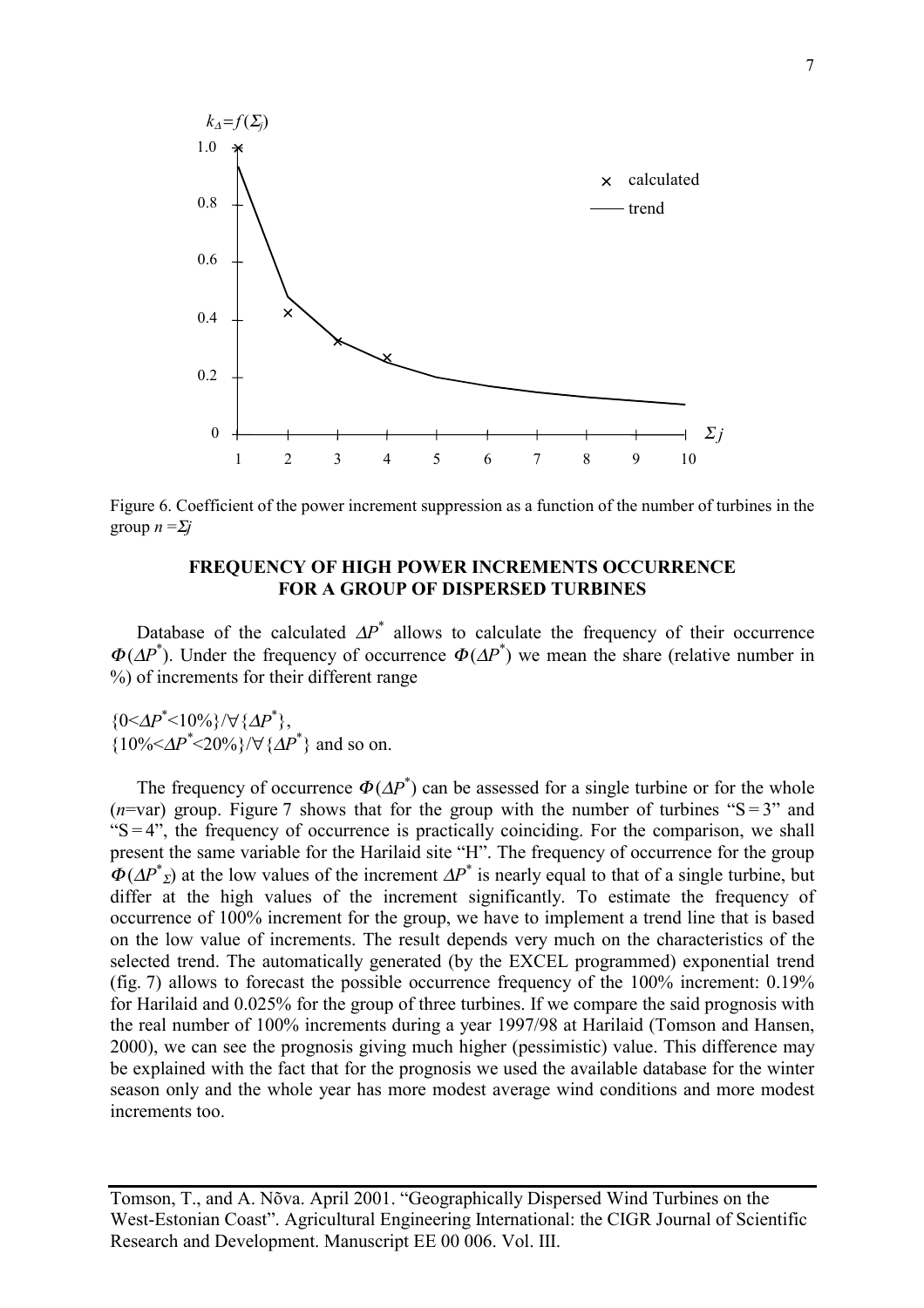

Figure 7. Frequency of occurrence of wind power increment for the group of 3 (and 4) turbines and a single unit at the Harilaid site

**CONCLUSIONS AND RECOMMENDATIONS** 

The preliminary study of synchronized wind data on the western coast of Estonia leads to the following conclusions:

- Positive and negative wind velocity and wind power increments have equal (average) values and distribution order.
- From the point of view of the power system, the geographical dispersion of wind turbines is feasible.
- The number of sites may be modest  $(4 6$  separated locations seems to be sufficient).
- The probability of high power increments in a group will decrease several times, but will still remain higher than zero.

We consider that the investigation has not been completed. The used databases differ: the data on Harilaid and Tallinn were complete in the range of Aug. 1, to Dec. 31, 1998, but for Pärnu the database was less extensive and in Kuressaare no data for night hours was available. Therefore the present investigation should be evaluated as a preliminary attempt. The question how the distances within the group influence the increment suppression is also unsolved.

**Acknowledgement.** We are very grateful to the personnel of the Estonian airports (Mrs. A. Suurhans – Kuressaare, Mr A. Sepp – Pärnu and Mr. R. Reis – Tallinn) who made their databases available for our scientific analyses.

## **REFERENCES**

Tomson, T., and A. Nõva. April 2001. "Geographically Dispersed Wind Turbines on the West-Estonian Coast". Agricultural Engineering International: the CIGR Journal of Scientific Research and Development. Manuscript EE 00 006. Vol. III.